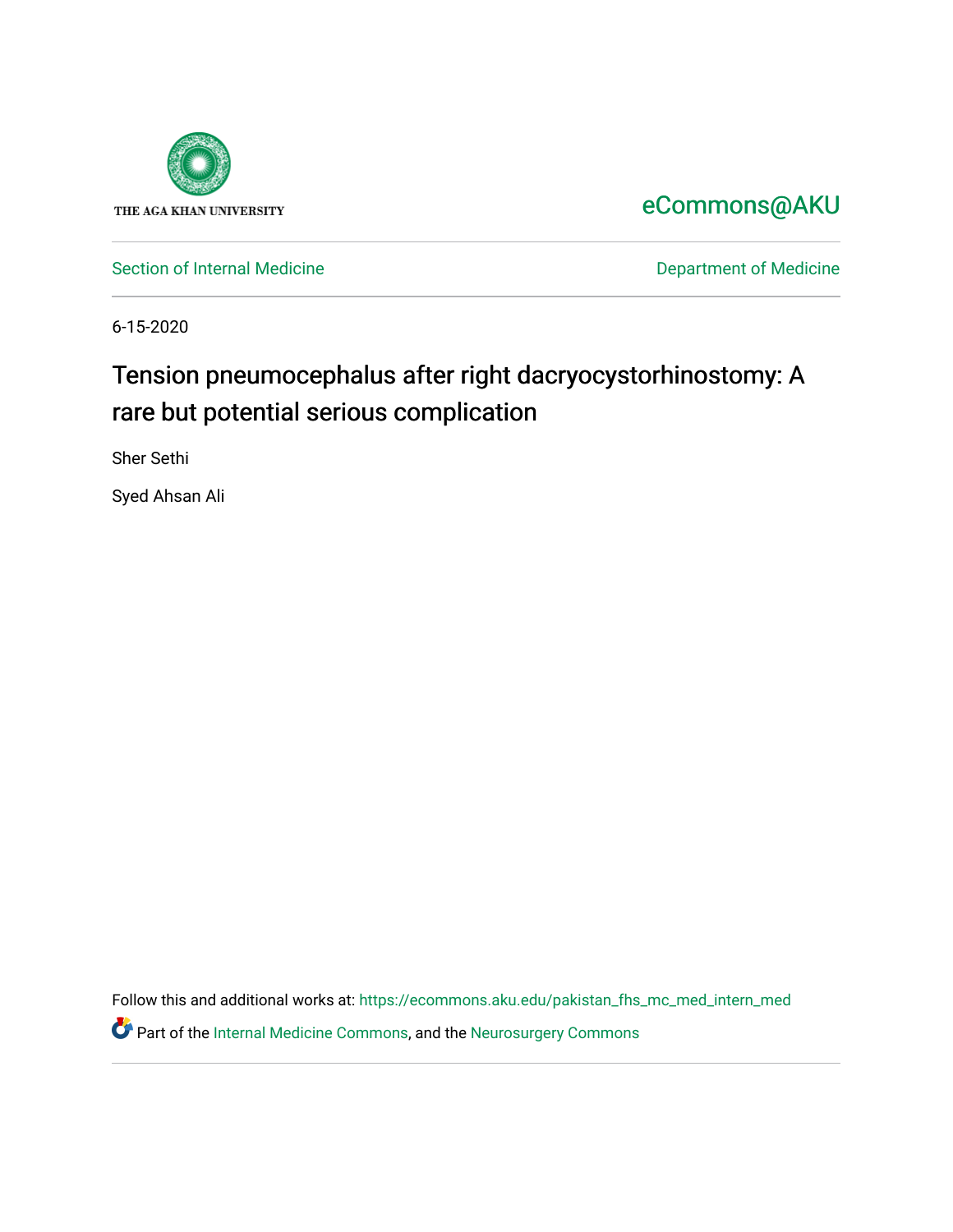# **Tension Pneumocephalus After Right Dacryocystorhinostomy: A Rare but Potential Serious Complication**

Sher [Muhammad](https://www.cureus.com/users/160438-sher-muhammad-sethi) Sethi $\,$ <sup>1</sup> , Syed [Ahsan](https://www.cureus.com/users/45519-syed-ahsan-ali) Ali $\,$ <sup>1</sup>

1. Internal Medicine, Aga Khan University Hospital, Karachi, PAK

**Corresponding author:** Sher Muhammad Sethi, sher.sethi@gmail.com

### **Abstract**

<span id="page-1-0"></span>Tension pneumocephalus is a phenomenon in which air enters through dural injury in the brain and then expands and causes a mass effect. The injury can be due to any neurosurgical procedure, trauma, infection and/or neoplasm. A 63-year-old female known case of diabetes and hypertension had an elective procedure of right dacryocystorhinostomy present to the emergency department the very next day with a loss of consciousness. Urgent CT of the head showed air in the cranium (pneumocephalus). A radiological sign named "Mount Fuji" is classical for tension pneumocephalus. She was closely monitored and shows good clinical improvement allowing the neurosurgery team to avoid any intervention. The rationale to present this case is that to our knowledge, this is the first case in which tension pneumocephalus had occurred post-dacryocystorhinostomy. Due to the delicate region operated during eye surgeries, one should be more careful and vigilant.

**Categories:** Ophthalmology, Radiology, Neurosurgery **Keywords:** pneumocephalus, dacryocystorhinostomy

#### **Introduction**

Tension pneumocephalus is a phenomenon in which air enters through dural injury in the brain and then expands and causes a mass effect. The injury can be due to any neurosurgical procedure, trauma, infection and/or neoplasm [1-3]. It had diverse clinical manifestations and is mostly due to the mass effect produced by the air. Clinical features include headache, altered level of consciousness, seizures and focal neurological deficits [4].

To diagnose tension pneumocephalus, CT of the head is recommended which shows a classical radiological sign, named "Mount Fuji" sign [5]. Neurosurgical intervention is mostly required that includes needle aspiration, burr holes and craniotomy to relieve the mass effect  $[1]$ . There exists a benign variety of pneumocephalus which is a commonly encountered postneurosurgical procedure. This benign pneumocephalus does not warrant urgent neurosurgical intervention and can be managed with close observation as air resorbs on its own  $[6]$ .

The rationale to present this case is that to our knowledge, this is the first case in which tension pneumocephalus had occurred post-dacryocystorhinostomy. Ophthalmologists need to be more focused on operating this area as rare but a serious complication can exist.

#### **Case Presentation**

A 63-year-old female known case of diabetes and hypertension had an elective procedure of

#### **How to cite this article**

Sethi S, Ali S (June 15, 2020) Tension Pneumocephalus After Right Dacryocystorhinostomy: A Rare but Potential Serious Complication. Cureus 12(6): e8635. DOI 10.7759/cureus.8635

**Received** 04/22/2020 **Review began** 05/31/2020 **Review ended** 06/09/2020 **Published** 06/15/2020

#### **© Copyright** 2020

Sethi et al. This is an open access article distributed under the terms of the Creative Commons Attribution License CC-BY 4.0., which permits unrestricted use, distribution, and reproduction in any medium, provided the original author and source are credited.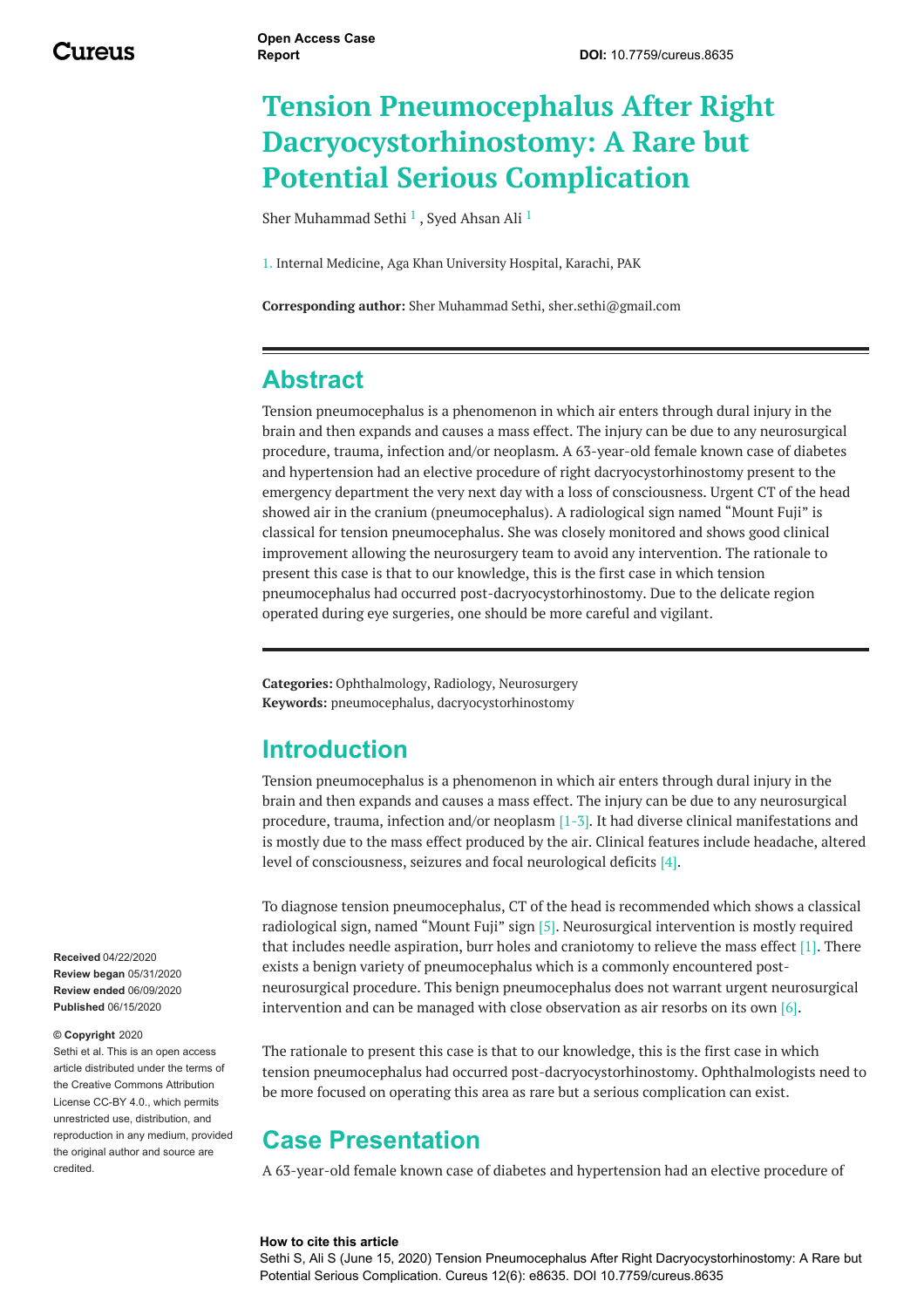### 117A119

<span id="page-2-0"></span>right dacryocystorhinostomy in December 2019 present to the emergency department the very next day with a loss of consciousness. It was sudden in onset, and there was no fever, headache, seizure, or any other associated symptoms. There were no emotional triggers, no physical exertion and no aural signs before the incident. The family did not notice any abnormal movements, tongue biting and incontinence. Past medical history was unremarkable for syncope, epilepsy, trauma or heart block. Home medications include insulin (for diabetes), angiotensin-converting-enzyme (ACE) inhibitors (for hypertension) and paracetamol for pain relief. Family history was insignificant for any syncope, epilepsy or arrhythmias. She is a housewife by profession, and there was no smoking or alcohol use in the past.

She was immediately rushed to the emergency department in an unconscious state and was intubated immediately. Her vitals showed blood pressure 125/65 mmHg, heart rate 105 beats per minute and blood sugar 265 mg/dL. The general appearance was unremarkable, chest auscultation showed normal vesicular breathing and there were no cardiac murmurs. The abdomen was soft, non-tender and no visceromegaly. Pupils were 4 mm in size and were reactive to light. Planters were downgoing bilaterally. Urgent CT of the head (Figure *[1](#page-1-0)*) showed air in the cranium (pneumocephalus). Arterial blood gas was done and showed pH 7.31, pCO<sub>2</sub> 50 mmHg,  $pO<sub>2</sub> 61$  mmHg and HCO<sub>3</sub> 24 mg/dl. Complete blood counts and electrolytes were normal. Urine was unremarkable and was negative for ketones. Echocardiography showed an ejection fraction of 55%. An electroencephalogram was done to rule out subclinical seizures.



**FIGURE 1: Mount Fuji Sign shown by the blue arrows**

The neurosurgery and ophthalmology team was consulted and advised for keeping head end elevated at 45 degree and close monitoring. Surprisingly, she did not show any deterioration. It was decide to observe her. She improved clinically and was extubated. Post-extubation, she showed no focal deficit and had a normal gait. She was then discharged home. After one month, a follow-up scan was advised which shows complete reduction of air in the cranium (Figure *[2](#page-2-0)*). Therefore, the air resolved spontaneously and she did not require any intervention.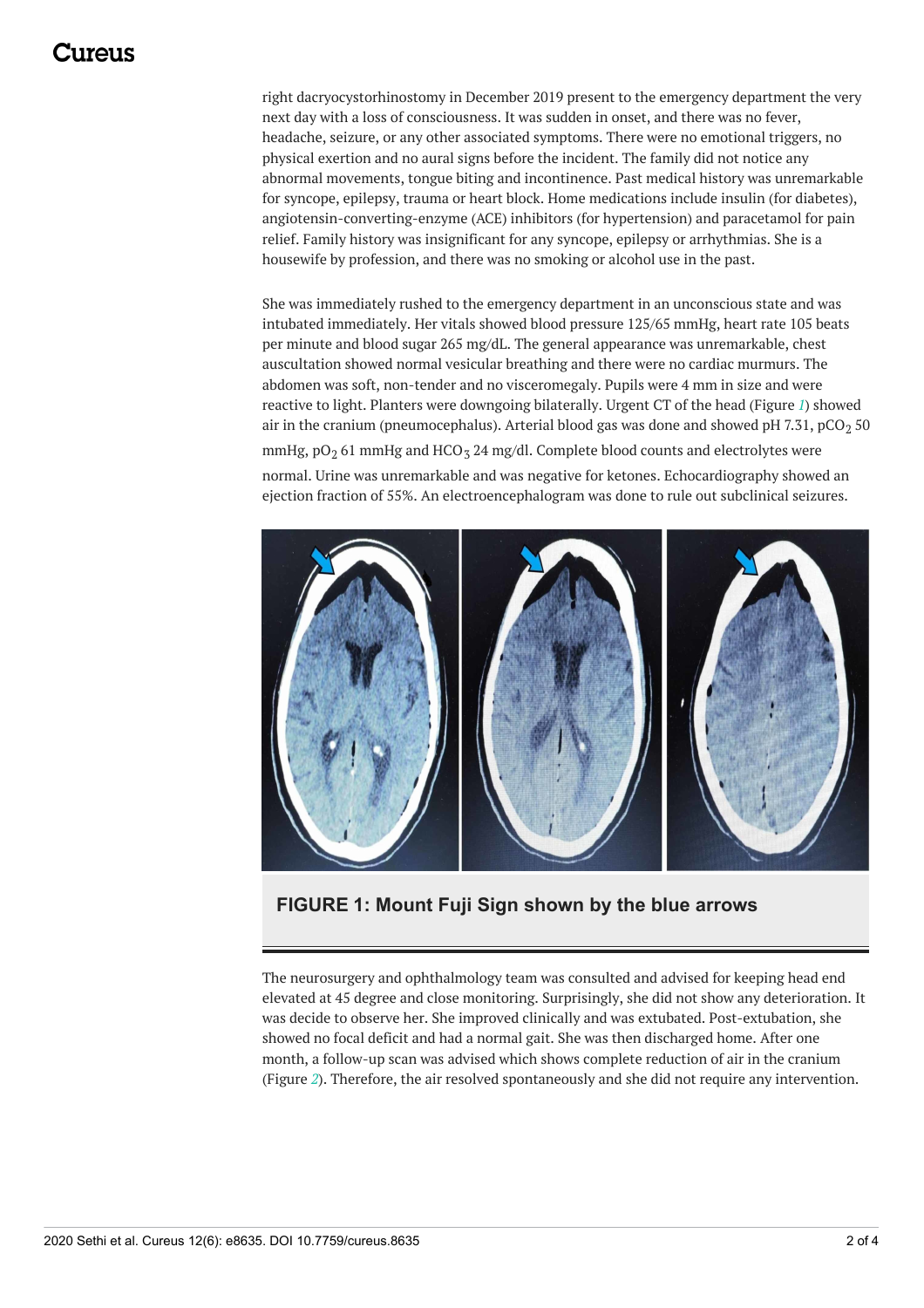#### 117A119



**FIGURE 2: Resolution of air in cranium on follow-up scan**

### **Discussion**

Tension pneumocephalus is the collection of air in the cranium that causes mass effect and produces neurological manifestations. Post-surgery especially neurosurgical procedures had been associated with tension pneumocephalus  $[3,7]$ . Neurosurgical interventions are one of the most common causes of this rare complication. In our patient, the right dacryocystorhinostomy was done one day before the onset of symptoms. There had been a case report of tension pneumocephalus following orbital exenteration [8]. Due to the proximity of skull bones during ocular procedures, there remains a possibility of injuring the skull bone and ending up in pneumocephalus. Though rare, this can be a potentially serious complication and warrant ophthalmologists to be more skilled and careful while performing these surgeries.

Due to increased intracranial pressure caused by air, the neurological consequences can be devastating. The features range from a simple headache to an acute loss of consciousness and neurological deficits [9]. Fortunately, in our case, the patient only had a sudden loss of consciousness and no focal deficits or seizures were noticed. All other probable causes of unconsciousness were excluded. CT of the head demonstrates the Mount Fuji sign. The sign shows subdural free air in the cranium compressing the frontal lobes and widening the interhemispheric fissure between the two lobes. It resembles the silhouette of Mount Fuji, hence named [5].

Management of tension pneumocephalus is mostly neurosurgical intervention. Various methods are used to resolve the air by needle aspiration, burr holes, craniotomy and closure of dural defects. Besides this, post-surgical pneumocephalus is occasionally associated with benign nature [1]. Correlation of imaging features to identify intracranial pressure is of immense importance in guiding towards management. Surgical intervention versus close observation can be decided on that basis. Avoidance of hyperventilation and use of normobaric hyperoxia are the medical methods used to treat and cause gradual resorption of air with time [10]. Similarly in our case, the CT scan did not show significant mass effect and only close monitoring was done. High airway pressure during ventilation was avoided, and the patient was gradually weaned off and kept on high flow oxygen to encourage air resolution. Within the next few days, we noticed a great recovery of the patient and she was discharged home comfortably.